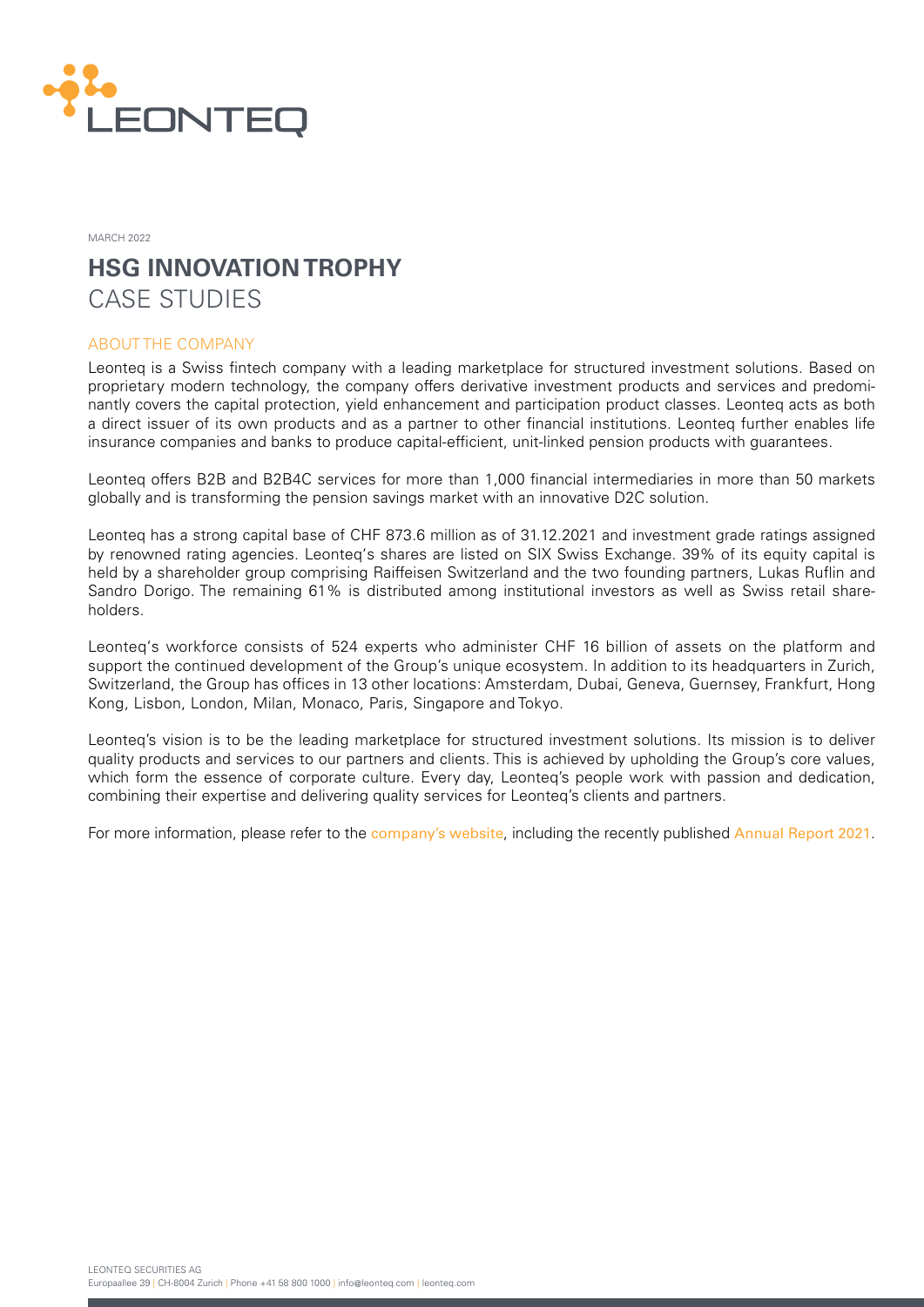# CASE 1: DIVERSIFICATION AND INCLUSION

## **Initial situation**

Leonteq is a global company and employs people from many different backgrounds. The diversity of its workforce enriches the company, as each individual brings specific expertise to the company. The different cultural backgrounds of Leonteq's employees help to create a diverse environment with mixed teams whose varied profiles and experience have a positive impact on the business by ensuring a range of perspectives – resulting in more diverse outcomes. In 2021, our workforce included 437 male and 98 female employees from 50 different nations.

Leonteq has several Human Resources-led initiatives and policies in place to increase gender diversity within the company. As a fintech company in the financial sector with a large portion of its staff in sales and IT roles, Leonteq is aware of the challenges faced when seeking to increase gender diversity. As with the nature of these two disciplines across the industry, Leonteq's IT and front office staff (IT & Operations and Investment Solutions) have some of the lowest ratios of female employees. Leonteq nevertheless considers diversity across ranks and functions to be a very important factor to help it remain competitive and to position the company as an employer of choice. It is therefore working to improve its diversity ratios.

## **Objectives**

Leonteq invites you to find new ways to support the diversification of our staff and client base.

- 1. How can Leonteq attract and retain more female fintech talent in times of (post-) pandemic hybrid work especially in Senior Leadership roles?
- 2. How can Leonteq rebalance gender inequality in teams and foster a true representation of female, male and non-binary employees overall?
- 3. How can Leonteq make sure that they are building products and services that advance the ways in which women contribute to and access structured investment solutions?

## CASE 2: SOCIAL MEDIA

#### **Initial situation**

Leonteq's corporate communications activities encompass a range of online and offline channels in order to share information with its stakeholders in the most effective way possible. The Group is committed to providing timely and adequate information to its stakeholders so that they can make informed decisions about Leonteq as well as the company's product offering. Leonteq uses targeted communication methods and various platforms, and publishes all its corporate and product news on its website. Leonteq reports all relevant information on time to fulfil its regulatory obligations as a securities firm and SIX-listed company. Leonteq is also active on LinkedIn, Twitter, Facebook and YouTube and reaches different target groups through these channels.

Social media increasingly gains importance as a source of news and information for different user groups. However, as the load of information increases, being considered a "trustworthy" source to followers is key for channel owners. Therefore, the focus for brands has moved from one-way communication to building lasting communities.

#### **Objectives**

How can Leonteq build a community and how can the company increase conversation? What are the peculiarities in the financial industry in this regard?

- 1. Establish Leonteq as a trustworthy brand for relevant content, information and news
- 2. Build a community and increase conversation with followers
- 3. Instrumentalise social media channels as part of the customer journey to generate sales